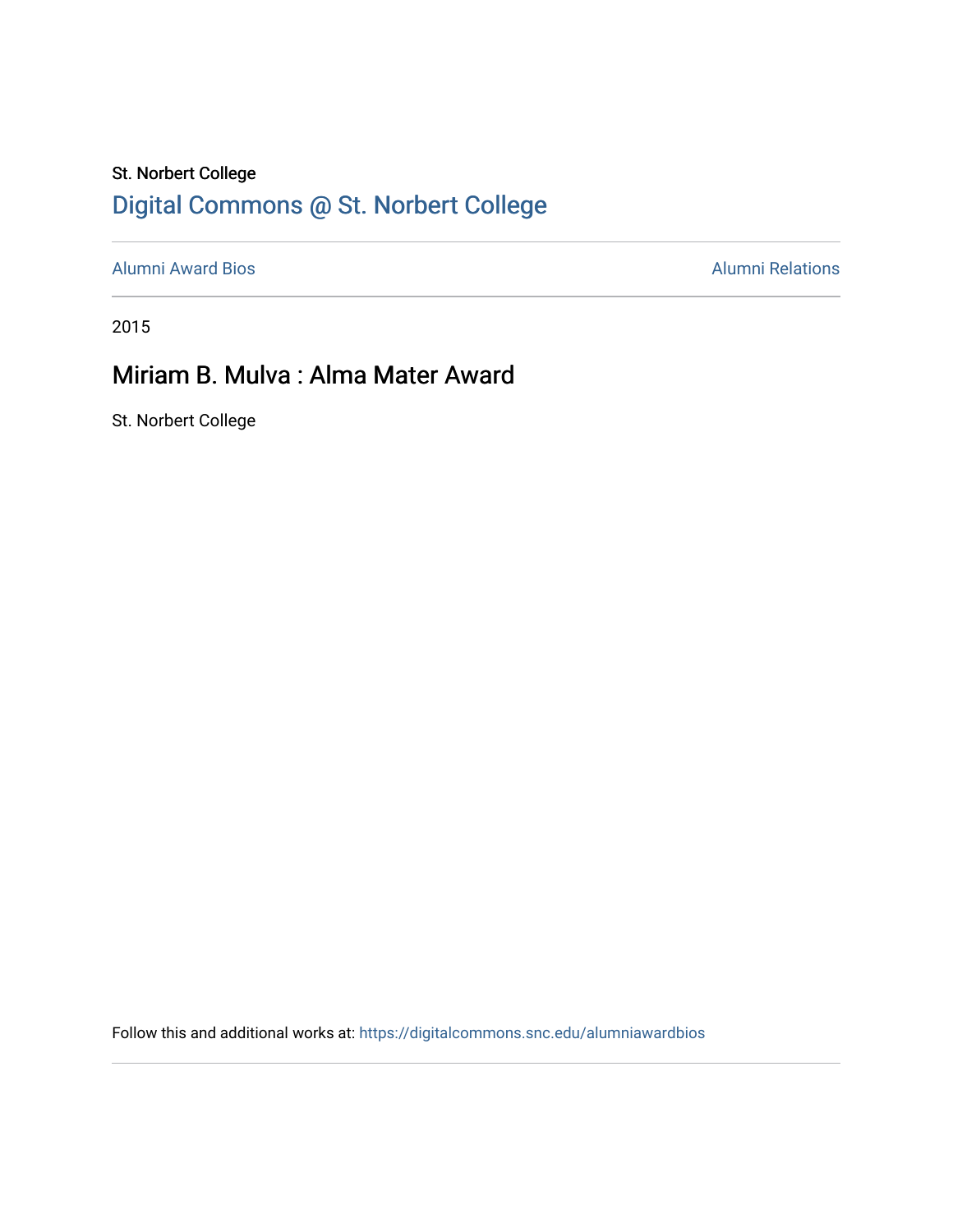



[Academics](https://www.snc.edu/academics) [Admission](https://www.snc.edu/admission) [Campus Life](https://www.snc.edu/campuslife) [Living Norbertine](https://www.snc.edu/livingnorbertine) [Athletics](https://www.snc.edu/athletics) [About](https://www.snc.edu/about)

Q

Giving

to SNC

> [Alumni](https://www.snc.edu/alumni/) > [Alumni Awards](https://www.snc.edu/alumni/awards/) > 2015 Alma Mater Award A

## [Alumni](https://www.snc.edu/alumni/index.html)

[Events & Reunions](https://www.snc.edu/alumni/event/index.html) [Behind the Arch](https://www.snc.edu/alumni/event/behindthearch/) [Benefits and Services](https://www.snc.edu/alumni/benefits.html) [Get Involved](https://www.snc.edu/alumni/getinvolved.html) [Give to SNC](http://giving.snc.edu/) [Alumni Awards](https://www.snc.edu/alumni/awards/index.html) [Past Recipients](https://www.snc.edu/alumni/awards/recipients.html) [Knight Lights](https://www.snc.edu/alumni/knightlights/index.html) [Alumni-Owned](https://www.snc.edu/alumni/directory/index.html) [Businesses Network](https://www.snc.edu/alumni/directory/index.html) [Alumni Board](https://www.snc.edu/alumni/alumniboard.html) [Student Alumni](https://www.snc.edu/alumni/saa.html) [Ambassadors](https://www.snc.edu/alumni/saa.html) [Staff](https://www.snc.edu/alumni/contactus.html)

# 2015 Alma Mater Award



### Miriam B. Mulva '69

Nearly a century ago, Anselm Keefe, O.Praem., was inspired to plant seedlings all across the St. Norbert campus. Father Keefe's good works endure: The graceful canopy of those now-grown trees helps define the college we know today.

Miriam Mulva's good works on behalf of the college will also endure, and shape life at St. Norbert College for generations to come. Some of those works have been on a grand scale. Others may have attracted less notice, but are no less important.

Miriam and her husband, Jim, have given our students the spectacular Miriam B. and James J. Mulva Library, the intellectual hub of our campus. The recently added studio on

the library's lower floor – a wildly popular center for study and high-tech collaboration among students – also owes its existence to the Mulvas' generosity.

Across campus stands another structure that will have immeasurable impact on our institution – again made possible in large part by Miriam and her husband, together with Paul and Carol Gehl. The Gehl-Mulva Science Center is, according to President Tom Kunkel, a "gamechanger"; it positions St. Norbert College to be a magnet school for budding scientists throughout this unfolding century.

Those are transformational contributions, to be sure, but Miriam's service to the college extends well beyond them. She is an active and engaged member of the college's board of trustees, demonstrating exemplary leadership as vice chair of the advancement committee. She is an